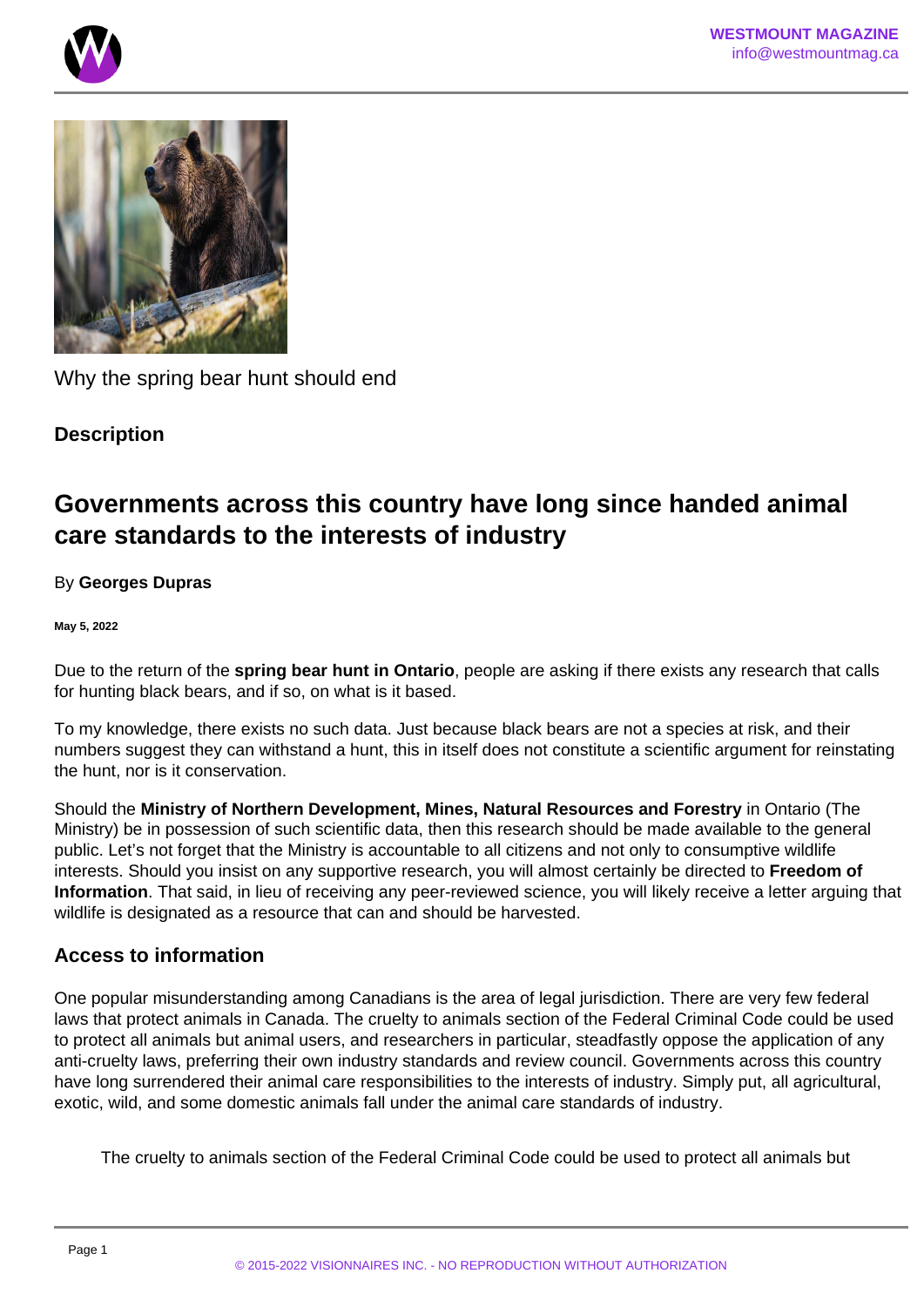animal users, and researchers in particular, steadfastly oppose the application of any anti-cruelty laws, preferring their own industry standards and review council.

In these cases, you may not have access to industry research beyond data that has been pasteurized for public distribution.

It is to be understood that migratory species and those listed by the Convention for International Trade in Endangered Species (CITES) are governed by Federal authorities within Canada. Wildlife on First Nation lands falls under Native Councils or the Elected Chiefs.

#### Hunting as a conservation tool

Hunting is not a conservation tool; it is a political tool cloaked in so-called science. Wild animals are seen as 'resources,' not sentient beings. The spring bear hunt in Ontario, which had been cancelled by the Conservative party of Ontario in 1999, was re-instated in 2014 by the then Liberal party leader, Premier Kathleen Wynne , because, in her own words, she wanted to win the election – science had nothing to do with it.

Regardless, protocols and summaries can be written in such a way as to leave a wide range of interpretations. This can be achieved through the selected use of study disclosures, parameters, terms of reference, funding, time constraints and a touch of personal interest.

True science – science politicized

It is important to recognize true science from science that has been politicized.

True science is defined as the systematic study of the structure and behaviour of the physical and natural world. In essence, scientific research, basic or applied, has for purpose to establish the facts about a subject and, in the case of wildlife, their impact on other dependent species (trickle-down effect).

Science politicized is defined in the same manner but is applied in such a way as to justify political objectives. The true meaning of the word science is in no way consistent with how it is applied by industry (industry standards) or our elected officials.

'As for issues of human safety, the best solutions, such as not building in prime bear habitat in the first instance, or bear-proofing the area as per Bear Smart or Bear Wise standards, are obvious but not popular. It is much easier to fall back to the lock & load mentality.'

Political pundits, among others, promote culls by arguing only those parts of a study that supports their values (cherry-picking), or science that has yet to be peer-reviewed. Animals having little to no capital value\* such as: coyotes, mule deer, wolves, cormorants, seals, geese and others; who impact on capital\*\* species such as moose, fish, deer, caribou; who compete for habitat such as wood bison; or who inconvenience humans, are destined for slaughter. As for issues of human safety, the best solutions, such as not building in prime bear habitat in the first instance, or bear-proofing the area as per [Bear Smart](https://www.bearsmart.com/) or [Bear Wise](https://bearwise.org/) standards, are obvious but not popular. It is much easier to fall back to the lock & load mentality.

#### Effective arguments for the layman

I'm occasionally asked what is the most effective way to counter government arguments for promoting wildlife bounties, culls and hunting, even on private property?

Obviously, each case differs but I would suggest that a person begins by living the standards they are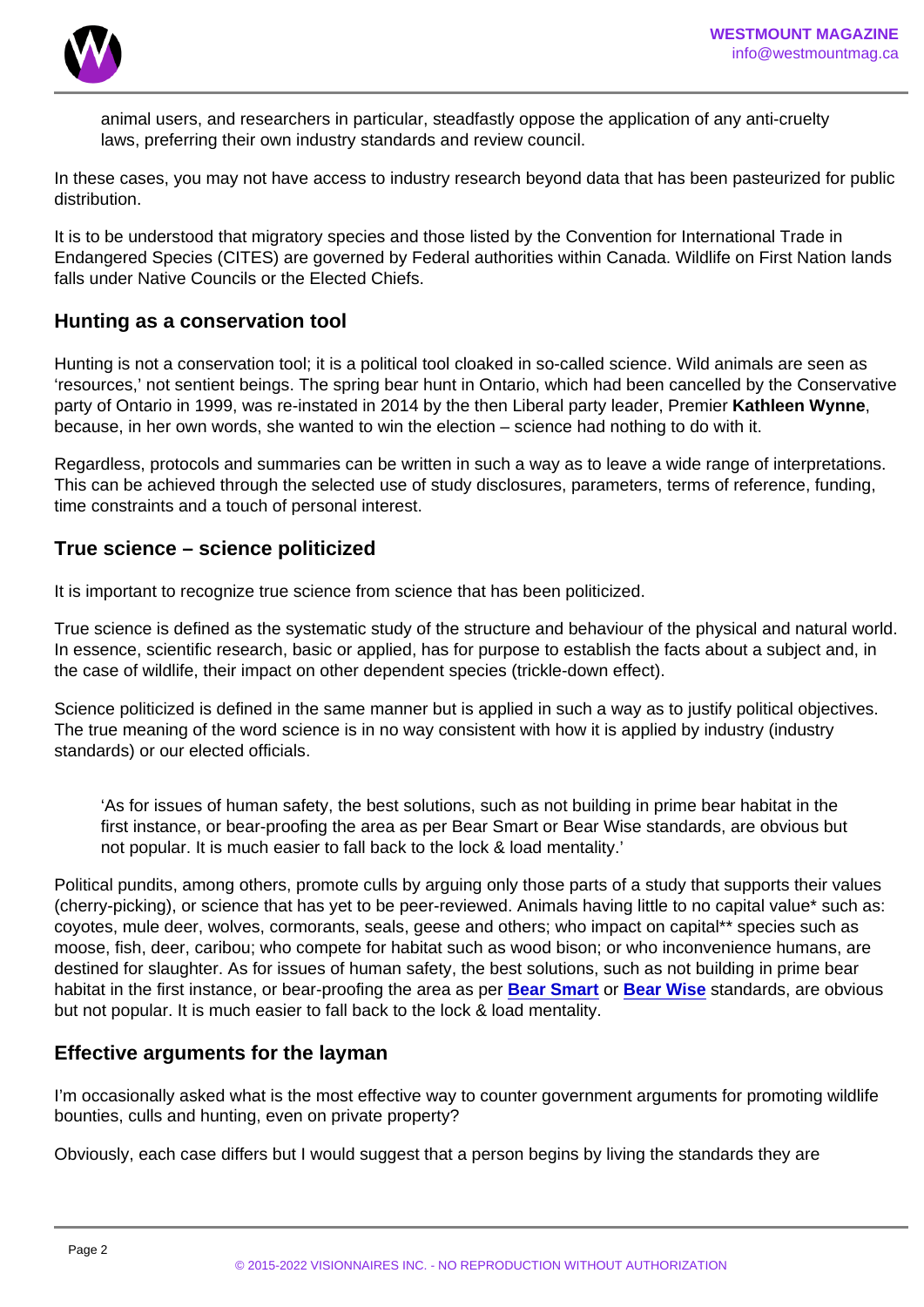promoting. Personal example will influence where opinions will not. Secondly, I would speak of programs such as Bear Smart and Bear Wise that have proven track records in reducing bear-human incidences. I would refer to the Mule Deer translocation project in British Columbia, another non-lethal approach, or the use of beaver bafflers to deal with flooding issues. Information regarding these programs is available through the [animalalliance.ca](https://www.animalalliance.ca)

#### Political biases

Due to our size and demographics, Canada is a challenging country to govern. It doesn't take long for a new-tothe-hill politician to learn how the political game is played. Politics, and not science, dictate survival on the Hill. The Trans Mountain Pipeline and Le Plan du Nord in Northern Quebec are but two examples. MPs soon learn of the influence that marginal or swing ridings have, the exclusivity of the Ministry of Natural Resources, the benefits of compromise and the cost of ignoring party policy.

'As long as animals are designated as resources or property, there is little hope for any significant improvement in their overall care by the industries that exploit them.'

There also exist at least two covert parliamentary caucuses in Ottawa to ensure the proper indoctrination of newly-elected MPs. This manner of managing the environment, and wildlife, is not exclusive to Canada and is shared by many other jurisdictions.

As long as animals are designated as resources or property, there is little hope for any significant improvement in their overall care by the industries that exploit them.

Science politicized

Why is there a spring black bear hunt in Ontario? Politics.

If anything, corporate and political rationale, greed as well as pride have shaped our management plans and brought us to where we are today.

Disclaimer : The opinions expressed in this article are those of the author and do not necessarily reflect the opinions of WestmountMag.ca or its publishers.

\*Species having a capital value include, but are not limited to: the Big 5 in Africa, polar bears, brown bears, cougars, etc.

\*\*Species having no apparent capital value and designated as vermin include coyotes, seals, wolves, cormorants, wood bison, etc.

Feature image: Janko Ferlic from Pexels

Read also: [other articles by Georges R. Dupras](https://www.westmountmag.ca/?s=georges+dupras)